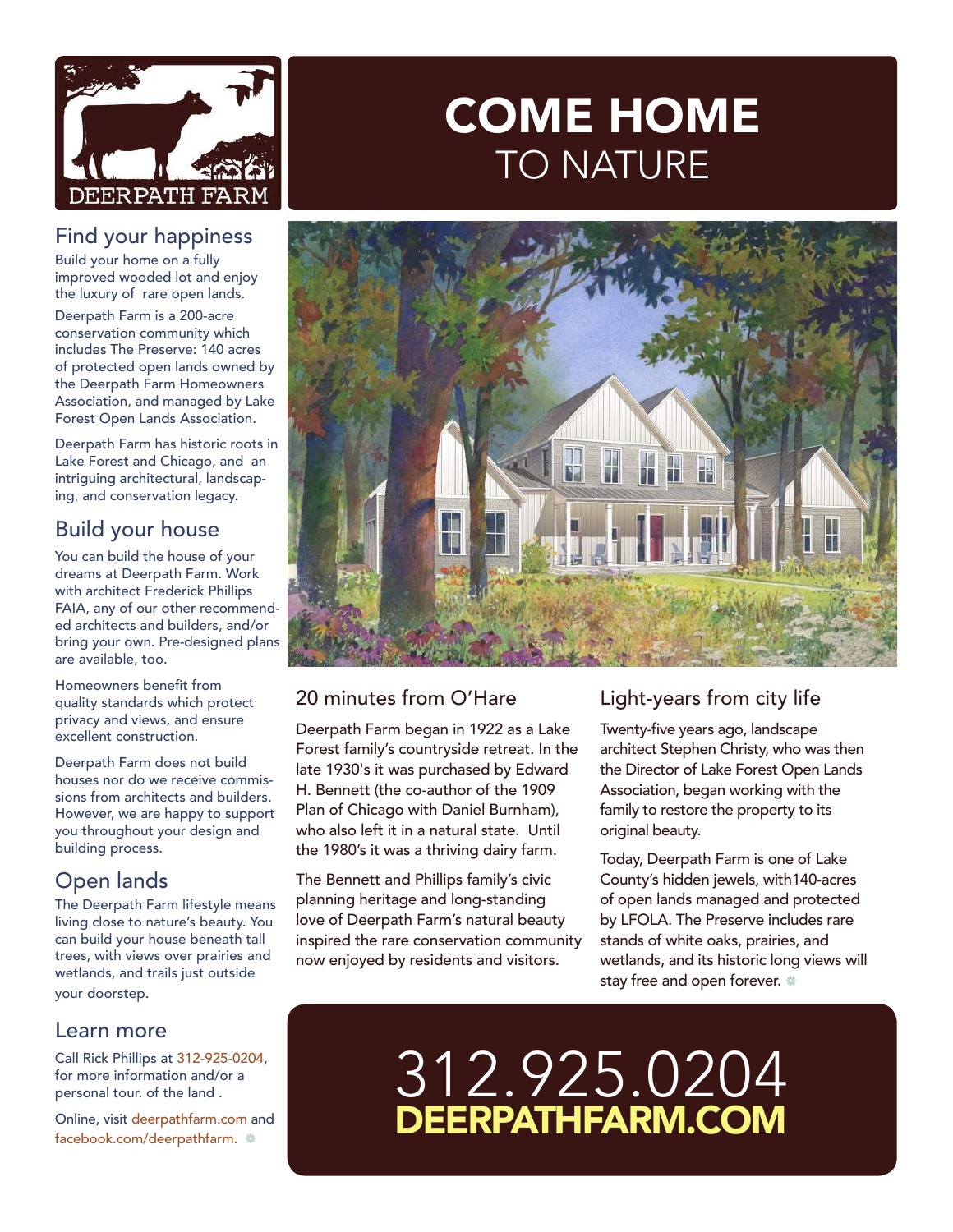# 312.925.0204 INFO@DEERPATHFARM.COM

# $\ln 8$ 25067 Farwell Rd.

An exceptionally large lot (1.57 ares) Lot 8 provides beautiful open views looking northwest across the Preserve. Peer into the woodlands and across the wide open wetland area.

#### Lot 13

### 26163 Farwell Rd.

This gorgeous gem of a lot sits atop a small rise featuring tall oaks and delicate cherries. It overlooks a field of wildflowers to the north, and an incredibly long view to the southwest across protected wetlands, woodlands and prairies. A great spot for enjoying sunsets.

# Lot 27 26182 Farwell Rd.

This one-of-a-kind building site overlooks the contours of the land. An ancient woodland of towering oaks and hickories provides the perfect foundation for your dream home.

# $Int 17$

### 26243 Farwell Rd.

This beautiful lot provides over an acre of gorgous woodlands with open lands on two sides. The perfect place to build your own retreat.

## Lot 18 26275 Farwell Rd.

An excellent building site adjacent to the protected 40-acre woods, and with open lands along its eastern border.

All lots are fully improved (with water, sewer, gas, and underground electric and cable) and approximately one acre, with access to 140 acres of open lands.

#### MORE LOTS AVAILABLE NOW! **PHOTOS** AND MAPS:

visit DEERPATHFARM.COM





## **Community**

The open lands lifestyle is alive and well at Deerpath Farm. Our residents enjoy nature hikes, birdwatching, running, biking, skiing, and tending landscapes of native plants.

Deerpath Farm sponsors various community activities, including educational programs, birdwatching and nature hikes, and open lands workdays. In the future, residents may enjoy onsite horse stables and community gardens.

Deerpath Farm rests at the heart of the small Village of Mettawa, which borders Lake Forest, Libertyville, Lincolnshire, Green Oaks and Vernon Hills.

Within Mettawa you'll find six Forest Preserves, miles of trails, beautiful natural views and an equestrian-friendly lifestyle. Mettawa was founded in 1960 to preserve this rare rural way of life.  $\circ$ 

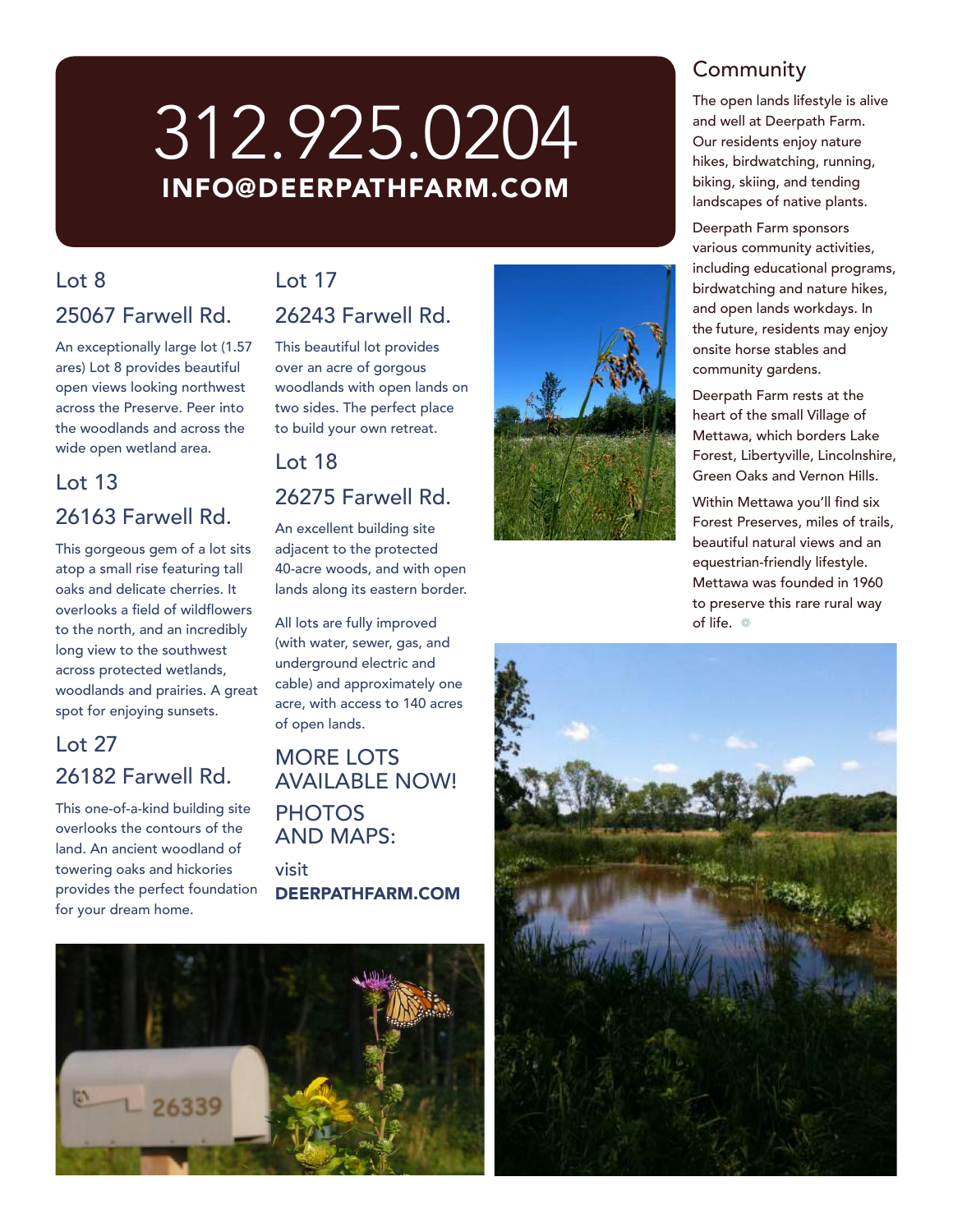